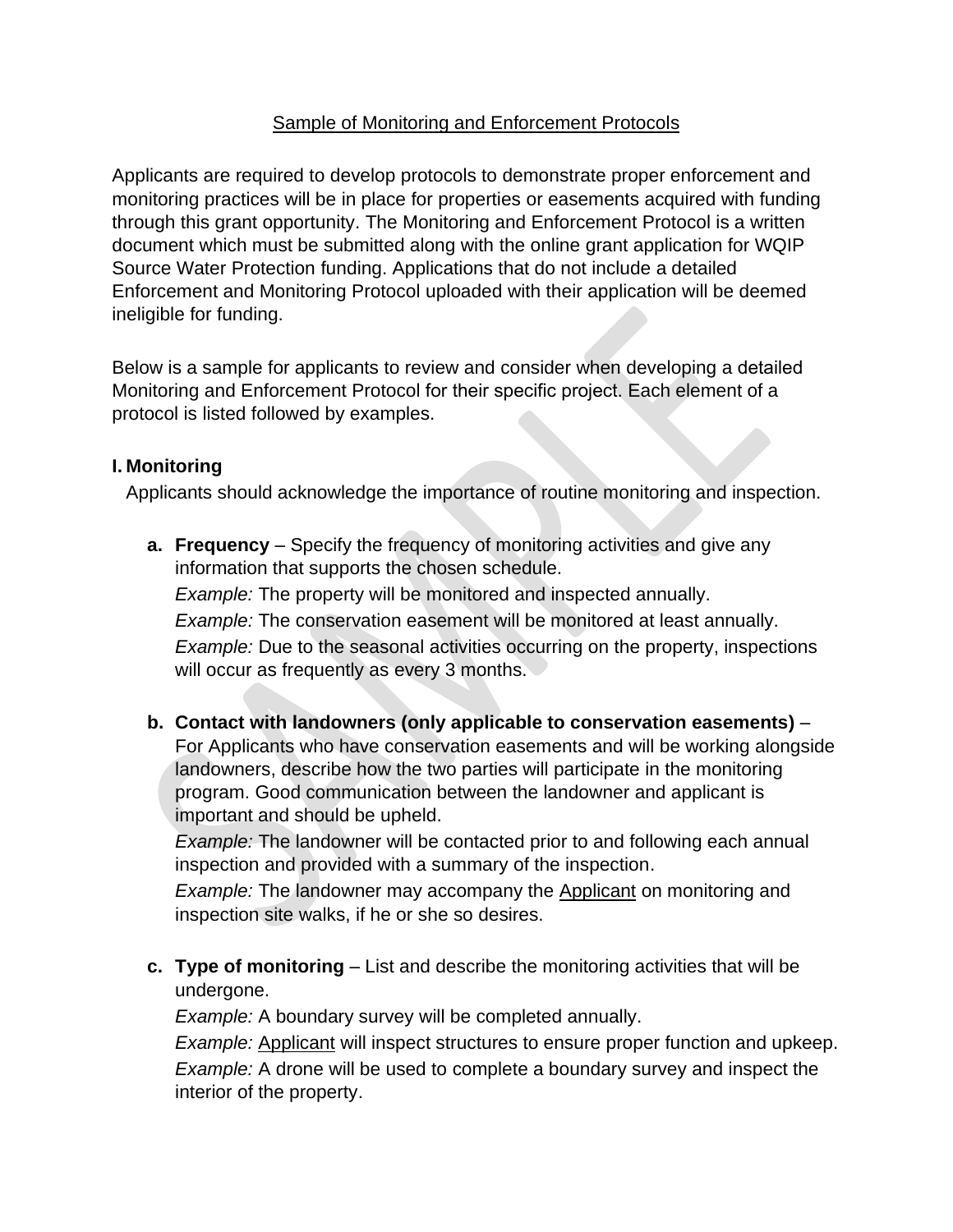**d. Monitoring documentation** – It is important to create a system that will record and catalog all monitoring and inspection events.

*Example:* Upon completion of each inspection, a report will be completed using the Applicant's Template.

*Example:* If a violation is found on site, photo documentation will be taken.

*Example:* Property maps will be updated upon the notification that land-use has changed.

**e. Parties responsible for monitoring** – List all parties that may be part of the monitoring efforts.

*Example:* Applicant has designated [X] staff for monitoring events.

*Example:* Applicant employs community volunteers to help maintain a monthly monitoring frequency.

*Example:* Applicant has hired a contractor to routinely monitor and inspect the given property.

## **II. Enforcement Procedure**

Violations may occur on or near the protected property that could diminish its source water protection value. It is important to have a clear enforcement procedure that includes the following components.

**a. Violation definitions** – Outline possible violations based on the parcel and surrounding area. It may be helpful to designate which are major and minor violations.

*Examples:* Construction of prohibited structures, disturbance of riparian buffer, disturbance of wetlands, allowance of public access to restricted area, occurrence of prohibited dumping, livestock in exceedance of easement specification, etc.

**b. Potential violation response** – Provide a violation response for all levels or types of violations previously outlined. Include any additional responses necessary.

*Example:* Upon observation of a minor violation, landowner will be notified and given 30 days to address the concern.

*Example:* If the source water protection value of the property is being threatened by an action of the owner or neighboring party, Applicant will inform the offending party of the potential for enforcement if the action is not ceased.

**c. Violation documentation** – Ensure that violations are documented clearly and consistently.